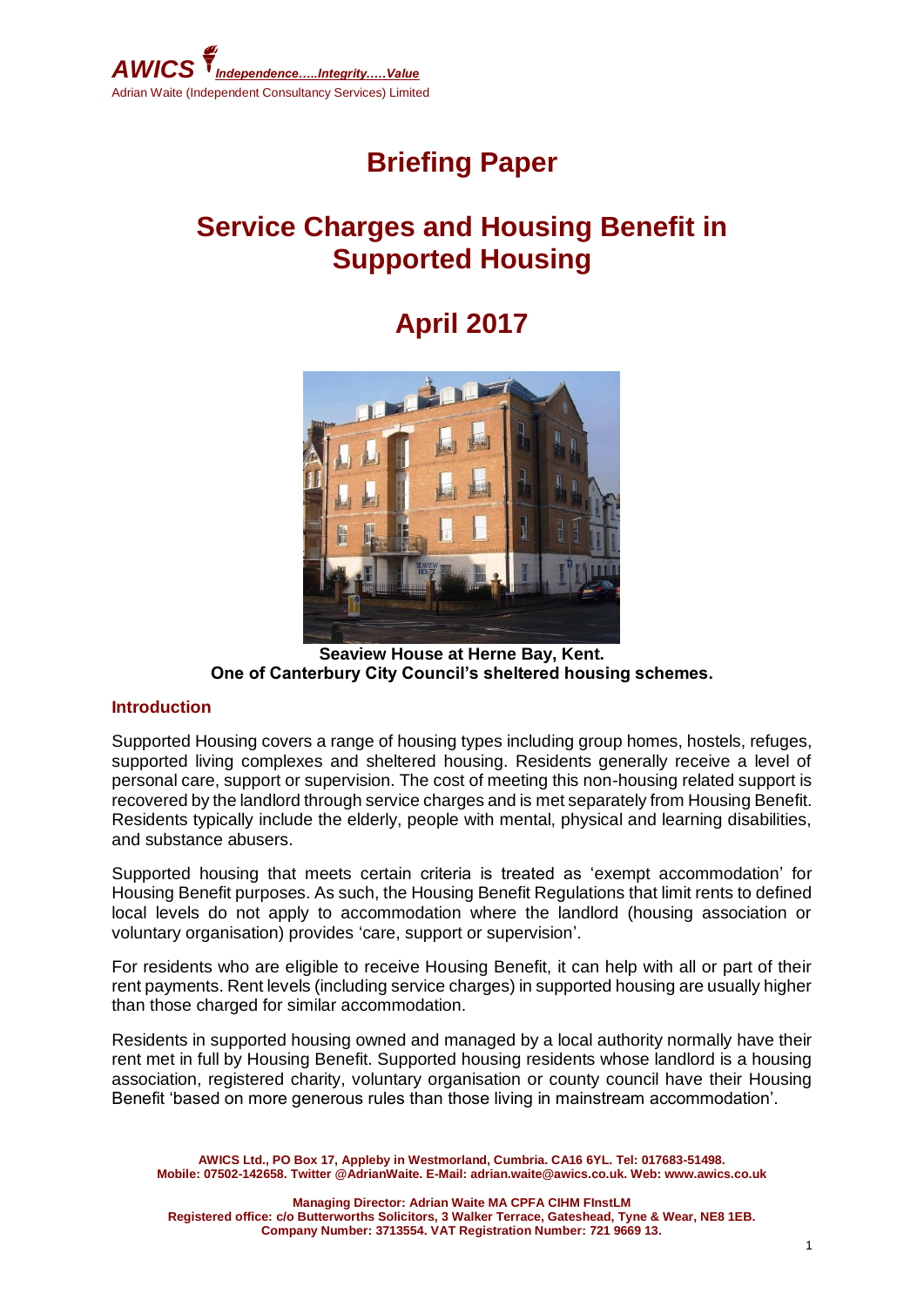

### **Housing Benefit Reform – Supported Housing**

The Government published 'Housing Benefit Reform – Supported Housing' in July 2011. The paper set out proposals to change Housing Benefit for those living within supported housing in the social and voluntary sectors. The proposed reforms were not, the consultation paper said, 'looking to cut expenditure' but were aimed at better directing it such that 'any changes will need to be cost neutral overall'.

In 'Housing Benefit Reform – Supported Housing*'* the Government stated that the Housing Benefit system for people in supported housing 'no longer works' and lists the following points in support of this claim:

- The processing of these benefit claims has become too complicated often resulting in time consuming and intrusive investigation of a person's care and support needs, as well as the provider's status and how the care and support is delivered.
- It is incompatible with other government policies as linking housing with care provision in legislation mirrors that for care homes where residents are ineligible for Housing Benefit. It does not fit with the Government's wider objective of personal budgets, where individuals are enabled to exercise choice in commissioning their own care.
- It can be unfair in that it does not provide extra help to those requiring personal care or support whose landlord is not one of the prescribed types, but who have additional housing costs because of their condition. These claimants currently face the same rent restriction rules as other private sector tenants in mainstream housing.
- It creates unnecessary risk as specialist housing providers are said to be reluctant to invest in this housing sector due to uncertainty around how help with their rents will be determined. There is the potential for schemes to become financially unviable, which would leave vulnerable people without the specialist provision they need.
- It is costly to many local authorities who often have to meet some of the Housing Benefit costs for expensive properties themselves.

The objectives of the reforms are listed as to:

- Recognise that supported housing carries higher costs;
- But come with appropriate controls on levels of rent;
- Be clear about the types of additional activities that might be covered and those which would not;
- Be better targeted at those who need help;
- Be easier to understand and administer;
- Provide a predictable level of income for providers;
- Where necessary, use local expertise in setting the level of help available;
- Provide robust expenditure control and provide value for money;
- Be compatible with Universal Credit.

The Government has identified two categories of supported housing. Conventional supported housing, such as hostels, foyers, refuges and other purpose built sheltered housing that is used by the elderly, ex-homeless people, people fleeing domestic violence, young people, exoffenders or substance abusers, and housing for people with more specific needs.

Supported accommodation provided by the local authorities, registered providers or charities is exempt from some housing benefit restrictions. The higher rents charged are eligible for full housing benefit even though the rent meets some costs of care, support and supervision. Registered care homes are not eligible for housing benefit at all.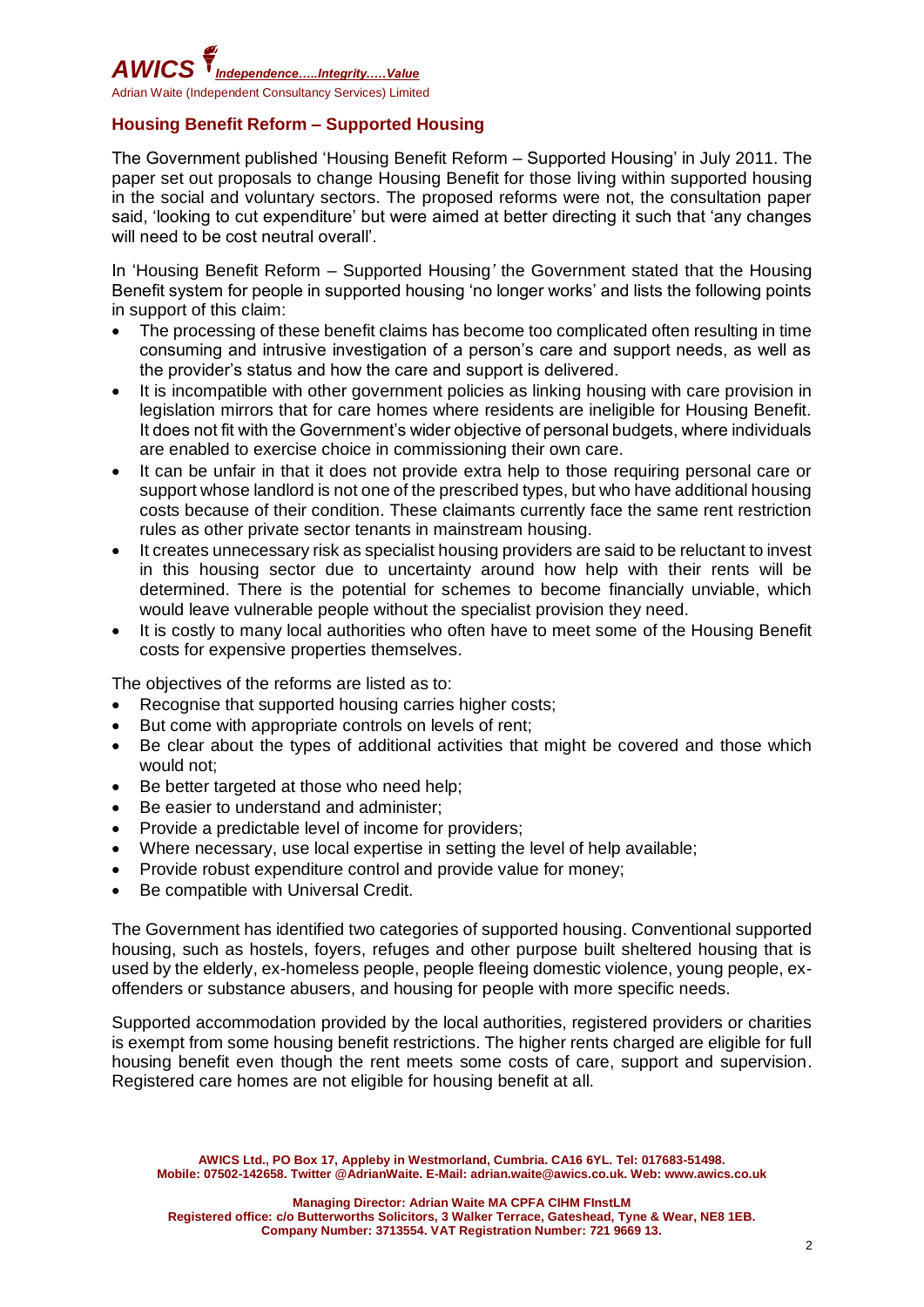

The government's consultation of July 2011 proposed to change these rules:

- Local Housing Allowance rates plus fixed, standard additions would be used to determine housing benefit levels for schemes with low level care and support. The same rules would become available to private sector providers (conventional supported housing).
- For higher-level needs, housing benefit would be at the basic Local Housing Allowance rate. The Department for Work & Pensions would issue a separate supported housing fund to local authorities and this would be used to help claimants with their support costs (accommodation provided to meet an individual's specific housing needs).

For accommodation provided to meet an individual's specific housing needs, the Government proposed to treat the rent payments for Housing Benefit purposes in the same way as mainstream accommodation and to base them on the Local Housing Allowance. Claimants would be able to apply to a separate (supported housing) fund to meet their additional housing costs.

It was proposed that decisions on the level of any additional help towards rent payments would be made locally and that those making the decisions would have a background in and knowledge of housing procurement and the costs involved in providing specialist supported housing, or have access to people with this expertise.

The paper referred to the need to consider how funding should be fixed under this system, 'as it would need to be sufficiently flexible to be able to respond to changes in caseload but will need to be controlled, perhaps by limits on individuals or be reference to a rent officer assessment'.

Where supported housing is provided by a housing association, Housing Benefit generally meets these rents in full (subject to the individual claimant's eligibility). The Government intends that this practice should be regularised with claimants continuing to receive Housing Benefit based on their contractual rent less any ineligible service charges. The consultation document went on to state that the Government intended to consider the level of service charges in the supported housing sector:

*"Over recent years, local authorities have raised concerns over the level of increases in the service charges of these providers. Rent levels in the social rented sector are regulated, but this is not the same for their service charges where guidance is provided. Our research has shown some evidence that service charges have begun to rise for Registered Social Landlords and Registered Providers, although overall rents still tend to be lower than for other providers.*

*"We aim to support service charges at a level adequate to meet the running costs of supported housing, but to ensure these charges are limited to genuine housing related costs. We intend to review how these rules work in association with the Department for Communities and Local Government and their Scottish and Welsh counterparts".*

In a section entitled Wider Reform, the paper asked whether there was a case for paying eligible residents in supported housing standard Housing Benefit 'and separating out the additional help altogether and administering it locally in the same way as Personal Budgets'.

At the same time as issuing the consultation paper the government also launched an investigation into the level of service charges levied by supported housing providers, after becoming concerned that some were inflating costs. The move followed research into the costs of supported housing published in 2010 by the Department for Work & Pensions that revealed median service charges had increased in 2009/10 compared with the previous year.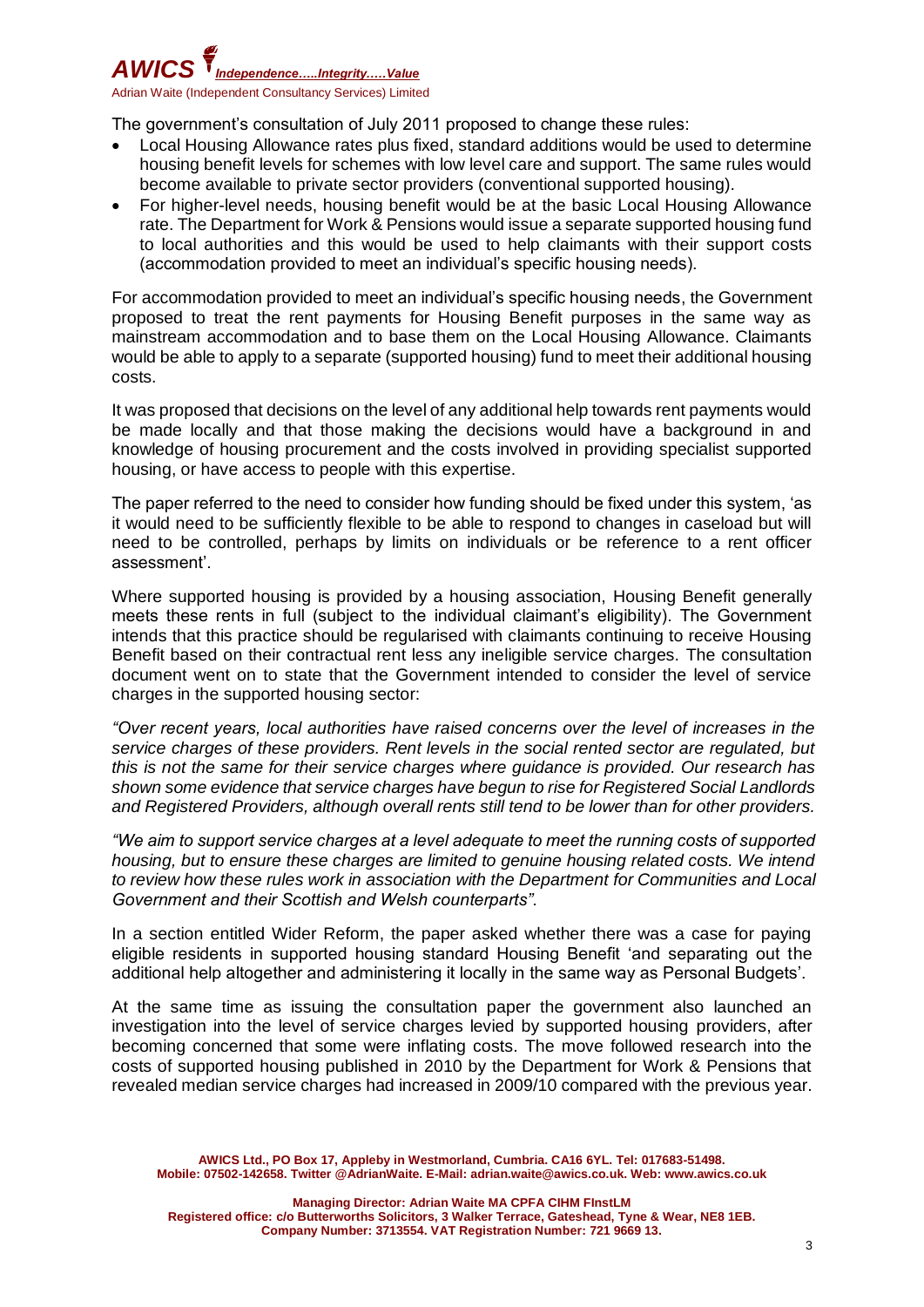

The investigation prompted fears among supported housing providers that the Department for Work & Pensions may insist on service charge reductions that could end the viability of some schemes.

The Department for Work & Pensions' paper stated that it aims to 'support service charges at a level adequate to meet the running costs of supported housing, but to ensure these charges are limited to genuine housing related cost'.

### **Supported Housing and Universal Credit**

In September 2012, the Government set out in broad terms their approach to the future of paying for housing benefit in supported and specialist housing. The Department for Work & Pensions clarified that additional housing costs for supported and specialist housing, 'exempt accommodation', will be managed outside the Universal Credit. In the short-term, there will be an interim system that is like current arrangements. People in supported and specialist accommodation with higher housing costs will continue to be eligible for housing benefit from their local authority. In the medium term, the Department for Work & Pensions will design, develop and potentially pilot a more localised system for managing these costs outside Universal Credit. Ministers have decided that 'exempt accommodation' should come out of Universal Credit so residents will have no entitlement to housing costs through Universal Credit. The Department for Work & Pensions sees this as the best way forward to ensure that the system is flexible enough to cover the various costs within supported housing. They intend using the existing definition of exempt accommodation.

The Government also confirmed that Housing Benefit paid to households in supported exempt accommodation will be disregarded from the household benefit cap (introduced on 15th April 2013) and under Universal Credit.

The confirmation that help towards housing costs for those living in exempt supported accommodation would be provided outside Universal Credit was welcomed but housing organisations were still concerned that the household benefit cap would apply to residents of supported housing prior to the introduction of Universal Credit.

#### **Service Charges eligible for Benefit in Supported Housing**

In December 2012, the Department for Work & Pensions published guidance on service charges for social landlords as well as updated universal credit regulations. The main difference between the approach under universal credit and that with housing benefit is that universal credit guidance starts from a principle of eligibility whereas the housing benefit guidance lists ineligible service charges. This different approach is designed to make the process simpler.

This 'exhaustive' list of service charges eligible for benefit was issued in a bid to end uncertainty for social landlords who had raised concerns that fewer service charges might be covered by benefit. For example, there were concerns that charges for estate management, such as communal garden maintenance, may no longer be covered. However, these charges are listed in the new guidance.

Four categories of service charges are eligible:

- Category A payments to maintain the general standard of the accommodation.
- Category B payments for the general upkeep of areas of communal use.
- Category C payments in respect of basic communal services.
- Category D Accommodation-specific charges.

**AWICS Ltd., PO Box 17, Appleby in Westmorland, Cumbria. CA16 6YL. Tel: 017683-51498. Mobile: 07502-142658. Twitter @AdrianWaite. E-Mail: adrian.waite@awics.co.uk. Web: www.awics.co.uk**

**Managing Director: Adrian Waite MA CPFA CIHM FInstLM**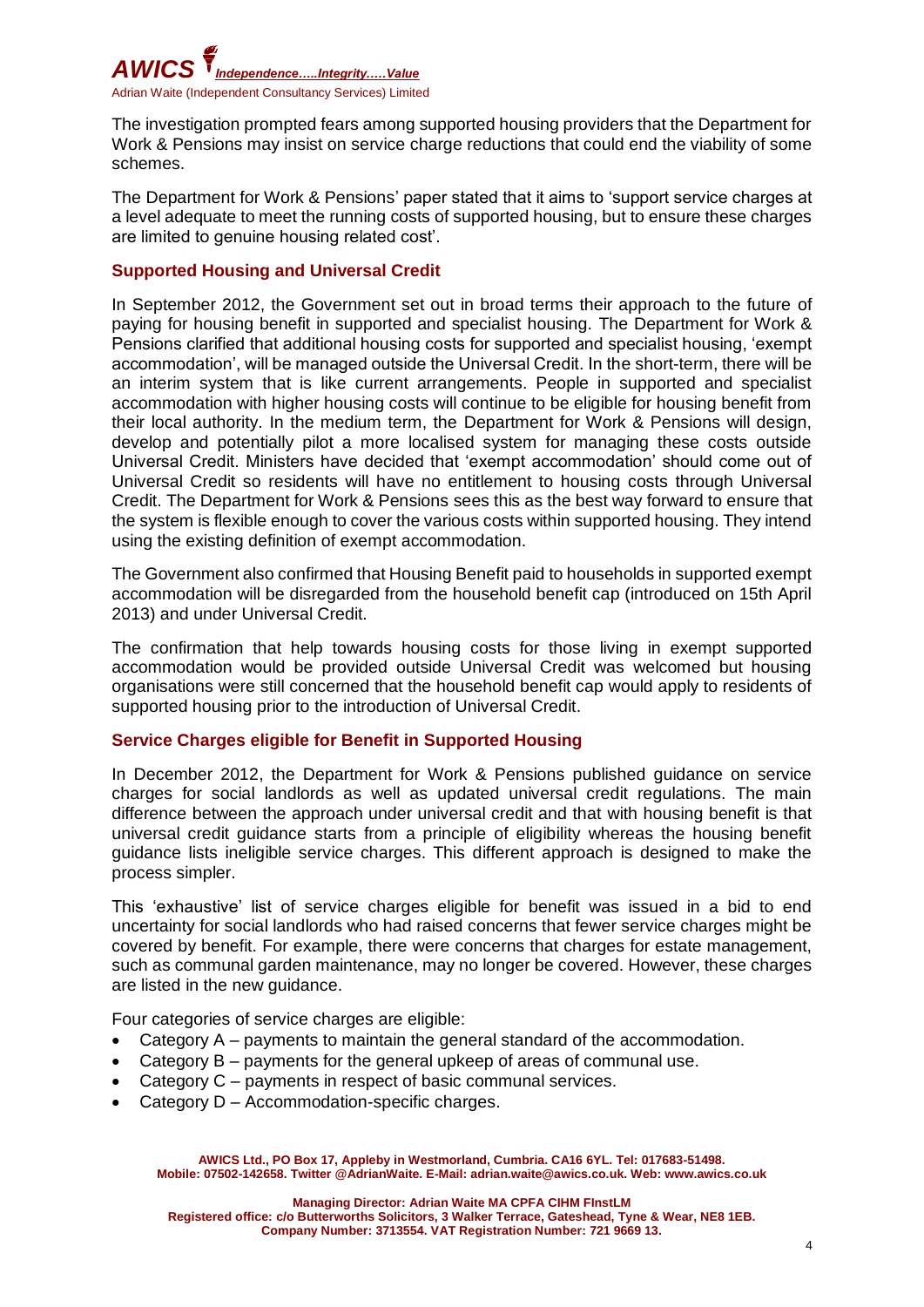

As with housing benefit there will be no provision for ineligible service charges such as meals personal care or personal utility bills.

However, more than 400 descriptions of service charges are used by landlords opening up the prospect that there could be legal disputes as social landlords try to 'shoehorn' charges into one of the four headings in the guidance.

#### **Supported Exempt Accommodation and Temporary Accommodation**

Many welfare reforms do not apply to supported sheltered housing that is defined by government as 'exempt accommodation'. However, some schemes may not meet the government's definition. Changes to benefits for tenants living in supported housing may have a long-term impact on both services and scheme viability. Landlords may need to assess risks to income streams in both the long- and the short-term.

Support 'Exempt' Accommodation is accommodation such as homeless hostels and women's refuges) whose tenants will be excluded from the social size criteria and the benefit cap.

Exempt accommodation includes a resettlement place and accommodation provided by a county council, housing association, registered charity or voluntary organisation where that body or person acting on their behalf provides the claimant with care, support or supervision.

Claims for tenants in supported 'exempt' accommodation will continue to be administered under the existing housing benefit regulations and outside of universal credit. This means that people living in supported accommodation will still be able to claim and receive universal credit to meet other living costs but help with their housing costs will be provided separately in future. This is to enable the longer-term feasibility of a localised funding system for this kind of support to be explored.

The way that support is provided, especially whether it is provided by or on behalf of the landlord, is important as in some situations support can be commissioned by local authorities or the care and support budget may be held by the tenant. This may mean that such schemes fall outside the definition of 'support' as they are not provided by the landlord.

If the housing scheme falls outside this definition, tenants will be subject to the social size criteria and the benefit cap and will be part of universal credit.

The definition of the exempt accommodation qualifying criteria remains unchanged in the new universal credit regulations. This means that agency managed services may be at risk. Local authorities therefore need to identify exempt accommodation claimants and households prior to the implementation of universal credit.

The size criteria reduction will not be applied for any claimant who is placed in temporary accommodation by the local authority because they are homeless or to prevent homelessness, except where they are placed in local authority owned properties. Temporary accommodation claimants will receive their housing support as part of their universal credit. This will be based on the appropriate local housing allowance rate for the household and will take account of household size rather than property size.

The management element for temporary accommodation cases in universal credit will be separated out and paid directly to local authorities to protect their funding stream. How the separate management element will be paid for universal credit claimants is still under consideration but the government's preferred option is to use top-ups to local authority discretionary housing payments with a mechanism to reflect changes in local caseloads.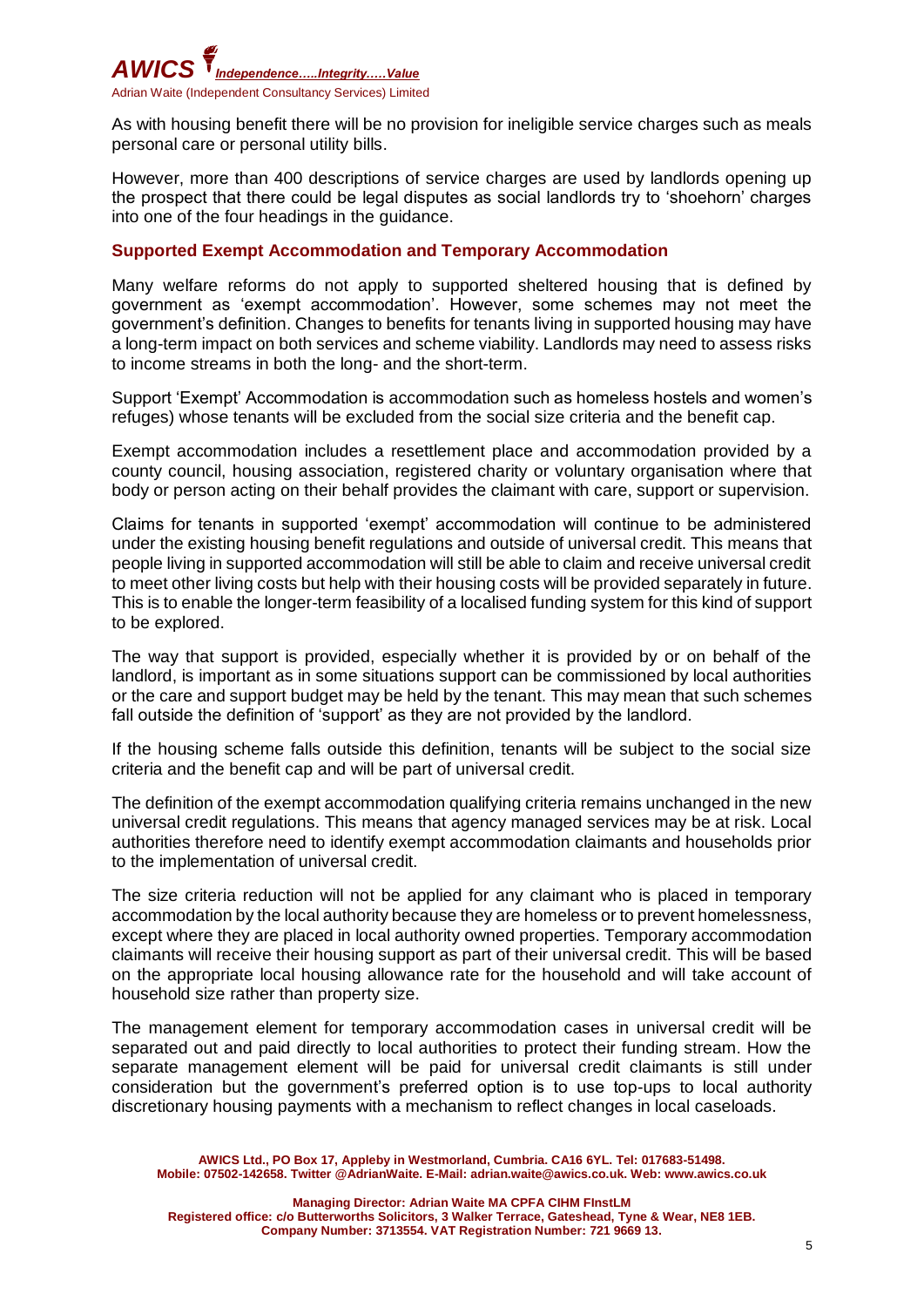

### **Supported Housing, Rents and Further Welfare Reform**

In the July 2015 budget the government announced a change to its policy on social rents. Previously, it had established that social rents would increase each year in line with the consumer prices index plus 1%. However, this policy was changed with the introduction of a 1% rent reduction each year for four years starting in 2016. This announcement has caused considerable concern in the sector, especially about supported housing. Consequently, many landlords have reviewed the future funding of supported housing and, as part of this, have considered the introduction of new service charges.

The government's plan to cap housing benefit for new tenants at Local Housing Allowance levels from April 2019 is also causing concern for the future of sheltered housing. Rents in supported housing are typically well above Local Housing Allowance levels – that reflect the lowest 30% of private sector rents in an area – and tenants of these schemes would be unable to afford the rents if benefits were capped in this way. This change would not take effect until 2019 but would affect new tenancies granted from April 2016. The government has increased Discretionary Housing Payments by £70million in 2018/19 and 2019/20 but the sector considers that this is not sufficient.

A survey by 'Inside Housing' in January 2016 found that 95% of supported housing providers would be forced to wind up housing schemes for the most vulnerable if the plan to cap housing benefit for new tenants at Local Housing Allowance levels went ahead. It showed that 27% of providers believe all their schemes would be financially unviable, while 40% said most of their schemes would be financially unviable. A further 28% of providers said at least some of their schemes would be unviable, with only 5% saying all their schemes could survive.

. There are also concerns that the biggest future problem may be caused by the rolling-out of Universal Credit to people of pensionable age, especially if some existing service charges would no longer be eligible for benefit. This is a significant risk for social landlords.

In January 2016, in response to representations from the sector, the government stated that it would exempt supported housing from the rent reduction for one year (2016/17) and would also hold a fact-finding review into the funding of supported housing. It was also announced that there would be some protection for supported housing tenants who would be affected by capping housing benefit at local housing allowance rates, although no details of how this would be done were provided. This provides some respite for the sector but does not offer a longterm solution for the funding of supported housing in the social housing sector.

Government legislation and announcements have therefore cast doubt over the future funding of supported housing:

- The Welfare Reform and Work Act 2016 provides for all social and affordable rents to be reduced by 1% a year between 2016 and 2019. While supported housing was exempted from this requirement in 2016 there were fears that this would affect the viability of some schemes.
- The government is proposing to cap housing benefit at the level of the local housing allowance from 2018. If this were to be applied to supported housing where rents and service charges are relatively high, it would remove the entitlement of residents to full benefit also making schemes unviable.
- Universal Credit is based on the concept that, when fully implemented, the housing element of the benefit will cover only core housing costs with additional funding being provided for housing support. However, the government had yet to announce how this additional funding would be provided.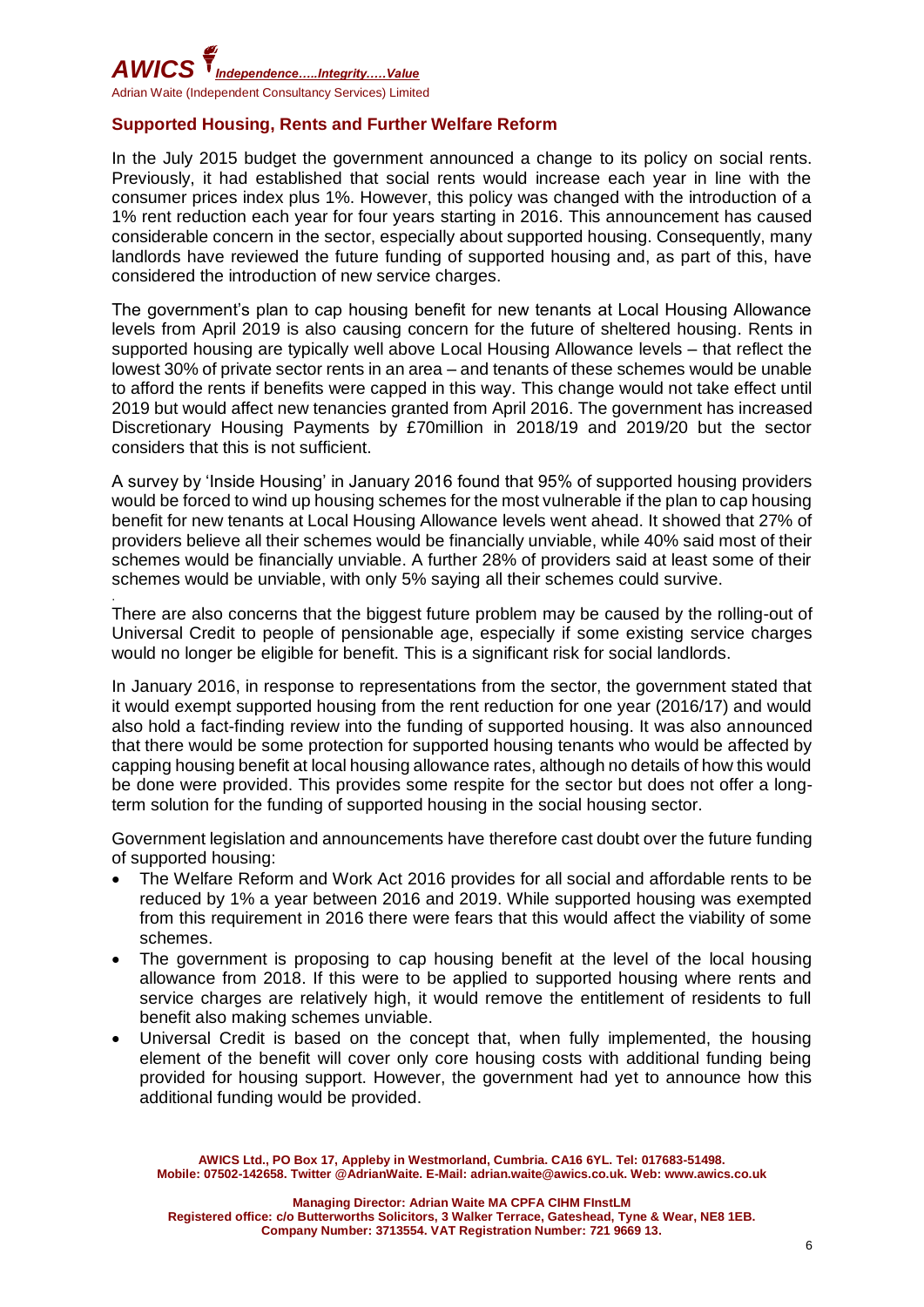# *AWICS Independence…..Integrity.….Value* Adrian Waite (Independent Consultancy Services) Limited

In view of this the government committed itself to a review of the funding of supported housing and made a statement on 15<sup>th</sup> September 2016 that was a prelude to the announcement of the review. The key elements of the announcement of  $15<sup>th</sup>$  September were as follows:

- All housing costs for supported housing will be met. Housing costs will be paid through the benefits system up to the local housing allowance level with a top-up paid by the local authority.
- To enable this top-up to happen, there will be a transfer of funds from the Department of Work and Pensions to the Department for Communities and Local Government. They will then allocate funds to local authorities by a mechanism yet to be decided on.
- There will be a ring-fence around the transferred sum and it will be strictly only available to pay for supported housing costs.
- There will be no Shared Accommodation Rate in the calculation of the local housing allowance rate for tenants in the new system. The one-bedroom local housing allowance rate will be used for people under 35 living in supported housing.
- The Government believes a different system needs to be worked out for short-term transitional services and it will consult on this.
- Budgets will also be transferred to the Scottish, Welsh and Northern Irish governments to enable them to devise their own arrangements

The new system is planned to be implemented from 2019 and the Local Housing Allowance cap will not apply to supported and sheltered housing until then. From 2019 it is proposed to apply the local housing allowance cap to all claims in supported and sheltered housing with some exceptions including domestic violence refuges. The 1% annual rent reduction required by the Welfare Reform & Work Act 2016 will apply to sheltered housing from 2017 to 2019.

### **The Consultation Paper: November 2016**

The Government issued a Consultation Paper in November 2016. The government had already announced that it will cap housing benefit at the level of the local housing allowance across the United Kingdom from 2018. This will reduce the housing benefit that will be available to fund rents and service charges in supported housing schemes. The government's proposal for England is that this funding will be replaced by a locally administered 'pot'.

The consultation said that the local 'pot' would give the Greater London Authority, Unitary and County Councils an 'enhanced role; in commissioning supported housing in their area and allow them to 'take a more coherent approach'. The government says that:

#### *"We want quality and a focus on individual outcomes to play a greater role in how we fund the sector."*

The consultation questions include whether there should be a national statement of expectations or a national commissioning framework 'within which local areas tailor their funding'. The amount of top-up funding will be set 'on the basis of current projections of future need' and will be based on a 'general definition; of supported housing, rather than having separate ringfenced posts for different client groups.

However, the government also proposes to introduce statutory duties for councils to protect housing provision for specific vulnerable groups. The consultation paper says that the government recognises short-term accommodation such as hostels and refuges have 'particular challenges'. The government says that it will work with the sector to develop further options to ensure providers of shorter-term accommodation 'continue to receive appropriate funding for their important work'.

**AWICS Ltd., PO Box 17, Appleby in Westmorland, Cumbria. CA16 6YL. Tel: 017683-51498. Mobile: 07502-142658. Twitter @AdrianWaite. E-Mail: adrian.waite@awics.co.uk. Web: www.awics.co.uk**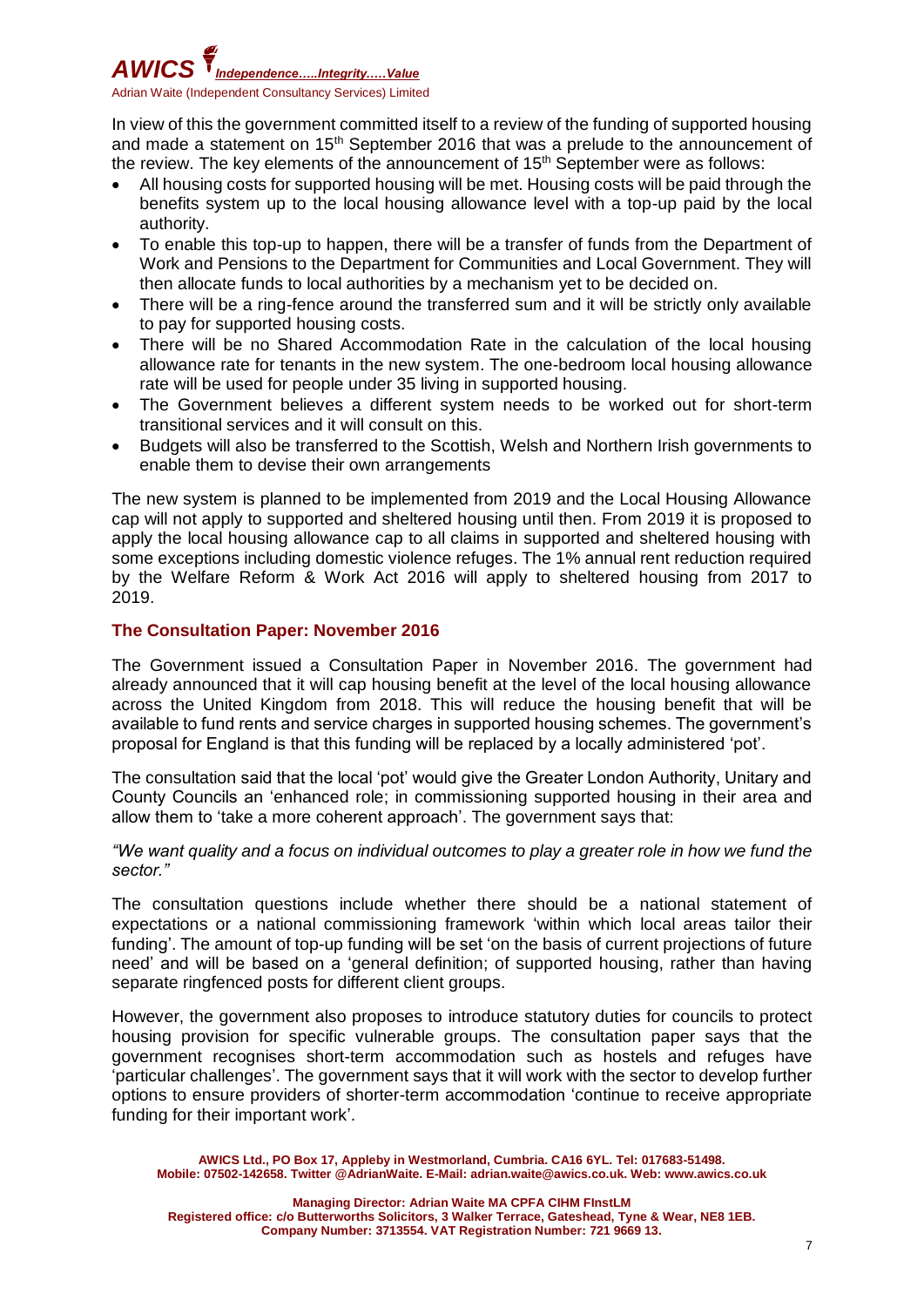

As housing is a devolved function outside England, the consultation paper states that:

*"The devolved administrations (will) receive a level of funding in 2019/20 equivalent to that which would otherwise have been available through the welfare system in order to meet the additional costs of supported housing."*

The devolved administrations will then be free to make their own arrangements for the funding of supported housing.

The consultation ran until 13th February 2017 and a Green Paper with the detailed arrangements for the local top-up model was intended to be published in the spring of 2017. The final package was to be announced in autumn 2017 ahead of the new model becoming operational from April 2019. The government proposes putting shadow arrangements in place from April 2018 on the detail and allocation of funding.

The Government considers that there are two clear reasons for seeking to reform the funding of supported housing. The roll out of Universal Credit for working age people is one but there is also a need to consider more fundamentally how supported housing across the whole sector should be planned for, commissioned and delivered and how to manage growing demand within a tighter public spending climate.

The Government also wants to achieve a local focus on outcomes, oversight and cost control with the quality of services and a focus on outcomes for the people who use them to be at the forefront of supported housing provision. They consider that the current system for funding the housing costs of supported housing is not well designed to ensure effective oversight of quality or control of spending to ensure value for money. This approach is consistent with the principles of localism and would give local authorities the responsibility for determining the allocation of resources. The consultation paper states that:

*"Local knowledge is central to the current system for funding supported housing through Housing Benefit. In addition, much supported housing provision is developed in consultation with and is commissioned by local authorities to meet the needs of local people and this requires close co-operation at the local level. Determining individual entitlement where the claimant lives in supported housing requires very detailed consideration of which costs are eligible and whether the costs cited are reasonable. Such a system usually requires local knowledge, expertise and involvement.*

*"In addition to preparing for a new local role as part of the implementation of Universal Credit, many local authorities have also told us that they would welcome an enhanced local commissioning role. Some councils have raised concerns about the existing Housing Benefit*  regime, in particular regarding insufficient local control over the establishment and location of *supported housing services and quality of some services being provided outside of their commissioning arrangements. Supported housing providers and developers have been clear that they are seeking as much clarity as possible about what funding is available as well as a strong desire for consistency around the availability of funding and its administration.*

*"Concerns have also been raised that the current Housing Benefit regulations restrict who can provide supported housing, and receive the enhanced funding through the supported exempt provisions, to non-metropolitan county councils, housing associations, registered charities and voluntary organisations. This leaves no room for other providers and can restrict the claimants' choice of who delivers support services, since to qualify for the enhanced funding through Housing Benefit the care, support or supervision must be provided by, or on behalf of, the landlord.*

**AWICS Ltd., PO Box 17, Appleby in Westmorland, Cumbria. CA16 6YL. Tel: 017683-51498. Mobile: 07502-142658. Twitter @AdrianWaite. E-Mail: adrian.waite@awics.co.uk. Web: www.awics.co.uk**

**Managing Director: Adrian Waite MA CPFA CIHM FInstLM Registered office: c/o Butterworths Solicitors, 3 Walker Terrace, Gateshead, Tyne & Wear, NE8 1EB. Company Number: 3713554. VAT Registration Number: 721 9669 13.**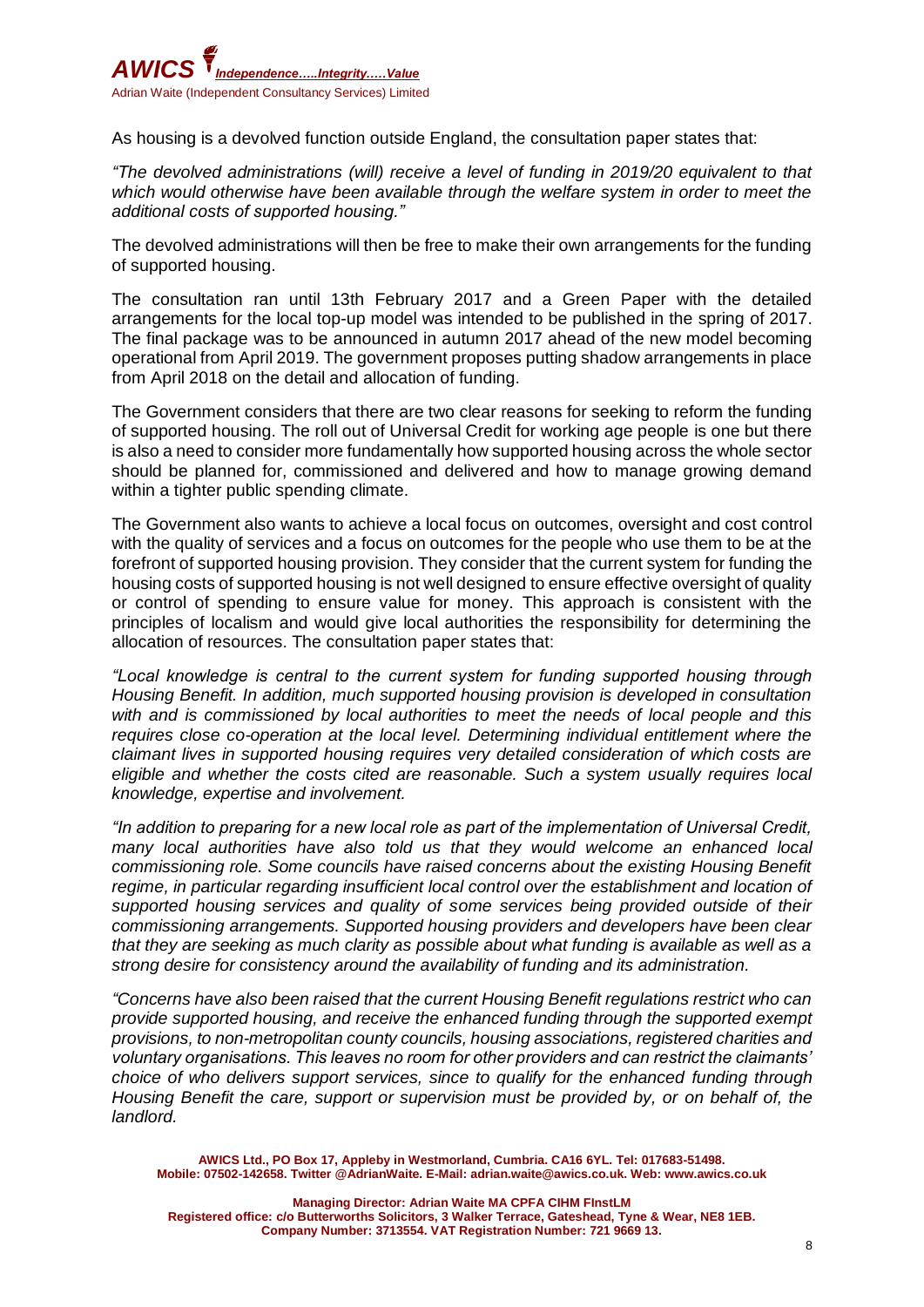

*"Longer term, we also need to build a system which is better able to manage future demand as the population is ageing and medical advances also mean that more people with severe physical and learning disabilities are enjoying longer lives. This makes it even more important that spending provides value for money and is targeted effectively and providers are able to develop new supported housing supply."*

These are significant points suggesting:

- An enhanced role for the private sector in future provision.
- A cash-limited system rather than a demand-led system that will manage scarce resources by targeting them at those most in need. This suggests that while supported housing may initially receive the same funding as at present this funding may not increase as much in future as it would have done if the demand-led housing benefit approach had continued.

#### **A New Framework for Future Supported Housing Costs**

The Government's proposed new framework for future supported housing costs is described as follows:

*"It is our intention that from 2019/20 core rent and service charges will be funded through Housing Benefit or Universal Credit up to the level of the applicable LHA rate. This will apply to all those living in supported accommodation from this date. The Shared Accommodation Rate will not apply to people living in the supported housing sector, in recognition of the particular challenges this would have placed upon them.* 

*"In England, we will devolve funding to local authorities to provide additional 'top-up' funding to providers where necessary, reflecting the higher average costs of offering supported accommodation, compared to general needs. This will give local authorities an enhanced role in commissioning supported housing in their area. This will also allow local authorities to ensure a more coherent approach to commissioning for needs across housing, health and social care, using local knowledge to drive transparency, quality and value for money from providers in their area.*

*"Separate existing funding streams for care, support and supervision (such as legacy Supporting People funding) would remain part of the funding mix for supported housing but will not be changed by these reforms. The intention would be for the top-up fund to be used in conjunction with the wide range of funding dedicated to local commissioning.*

*"We will ring-fence the top-up fund to ensure it continues to support vulnerable people. The amount of top-up funding will be set on the basis of current projections of future need. This*  will also help to provide certainty for providers that reductions in funding from Housing Benefit *or Universal Credit due to LHA rates, can be met elsewhere as well as to give greater assurance to developers of new supported housing supply.* 

*"While we are confident that this model will meet the needs of the majority of the sector, we recognise some particular challenges may remain for very short term accommodation, including hostels and refuges. We will work with the sector to develop further options to ensure that providers of shorter term accommodation continue to receive appropriate funding for their important work. Whilst the mechanism may be different, funding for this type of accommodation will benefit from the same protection as supported housing in general."*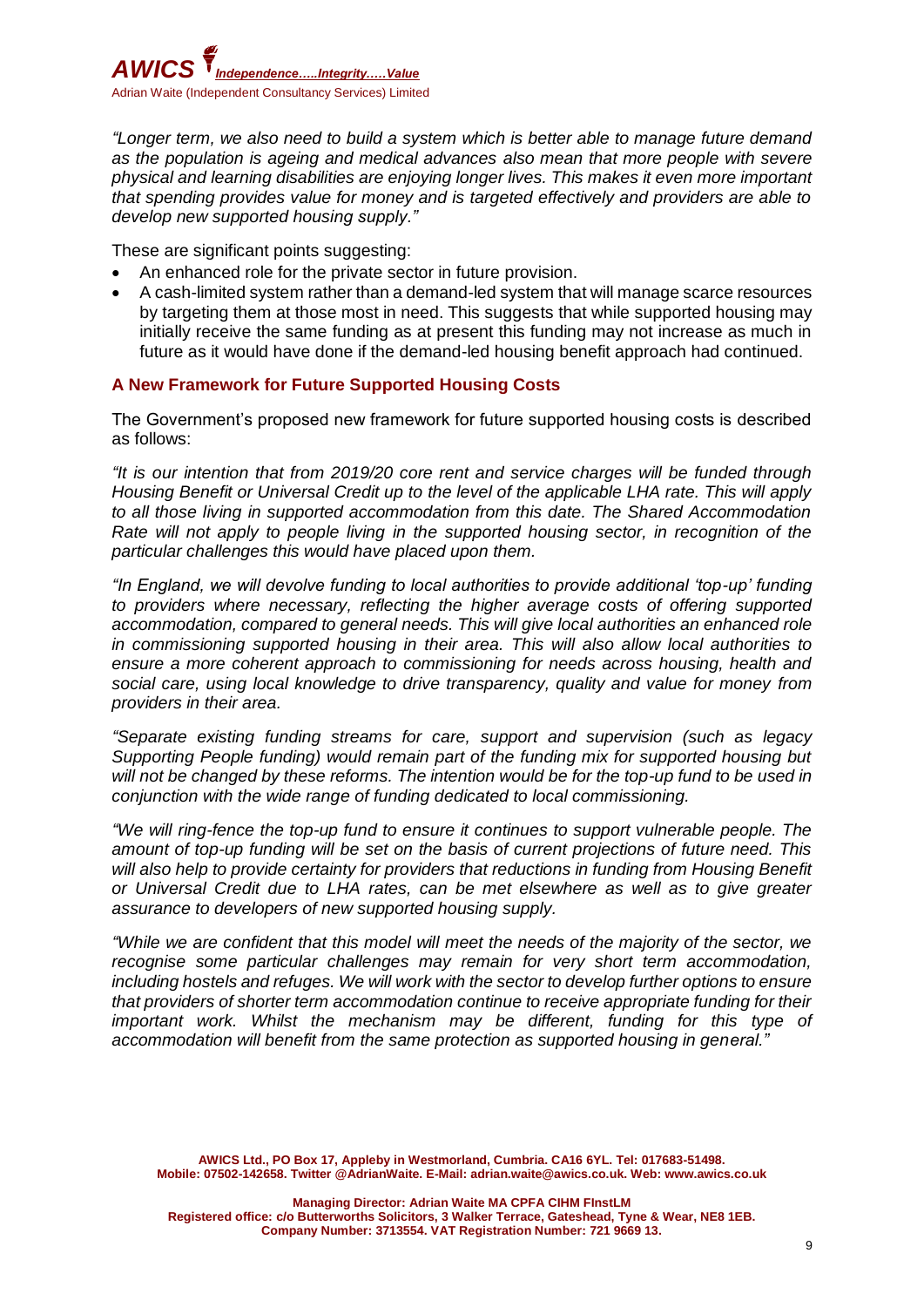

While the framework for the new funding model has been set, this consultation seeks views on key system design elements to ensure the model(s) will work for tenants, commissioners, providers and developers. The specific issues that the government wishes to resolve through this consultation include fair access to funding; clarifying expectations for local roles and responsibilities; confirming what further arrangements there should be to provide oversight and assurance; exploring the appropriate balance between local flexibility and provider certainty; and gathering views on developing a workable funding model(s) for short term accommodation, including hostels and refuges.

The consultation paper provides more detail than was made available in the statement in September but still leaves the following questions unanswered:

- Will the total funds allocated to local authorities and the devolved administrations be sufficient, especially bearing in mind that need is increasing?
- If funds are not adequate will authorities be able to top-up the budget from their own resources?
- How will the funds be allocated between authorities?
- How long will the ring-fence last?
- Will there be sufficient funding for local authorities and housing associations to be able to provide the supported housing that is required including extra care elderly housing?
- What will be the position of tenants under 35 who will be protected from the shared accommodation rate while they are in supported housing. However, what will happen when they want to move into social or private rented housing and their housing benefit does not cover their rent?

Experience with Discretionary Housing Payments and Supporting People may lead cynics to suggest that funding will decline over time despite needs increasing and that eventually the ring-fence will be removed leading to significant reductions in funding. However, the government's proposals are to continue with the current level of funding and to ring-fence it.

Presumably answers to most of these questions will be included in the Green Paper. However, in view of the continued uncertainty it is not clear whether providers will be able to commit to new projects or to investment in existing projects in the meantime. Clearly it is important for local authorities, housing associations and others with an interest in supported housing to respond to this consultation.

### **Intensive Housing Management**

The structure of a social rent includes the following elements:

- Net Rent This is based on the social target (or formula) rent and it is considered that the statutory 1% rent reduction will only apply to this element.
- Intensive Housing Management While these costs are often included in the rent they are effectively disregarded by the Homes & Communities Agency when assessing compliance with the rent standard.
- Service Charges These include services performed and facilities provided (including furniture) other than services identified in schedule one of the 2006 housing benefit regulations. These costs are also effectively disregarded by the Homes & Communities Agency when assessing compliance with the rent standard.
- Ineligible charges These include water rates, television licences, food, personal heating and lighting and alarms (as identified in schedule one of the 2006 housing benefit regulations) that are collected by the landlord effectively on behalf of other agencies.
- Total contractual rent This includes all charges.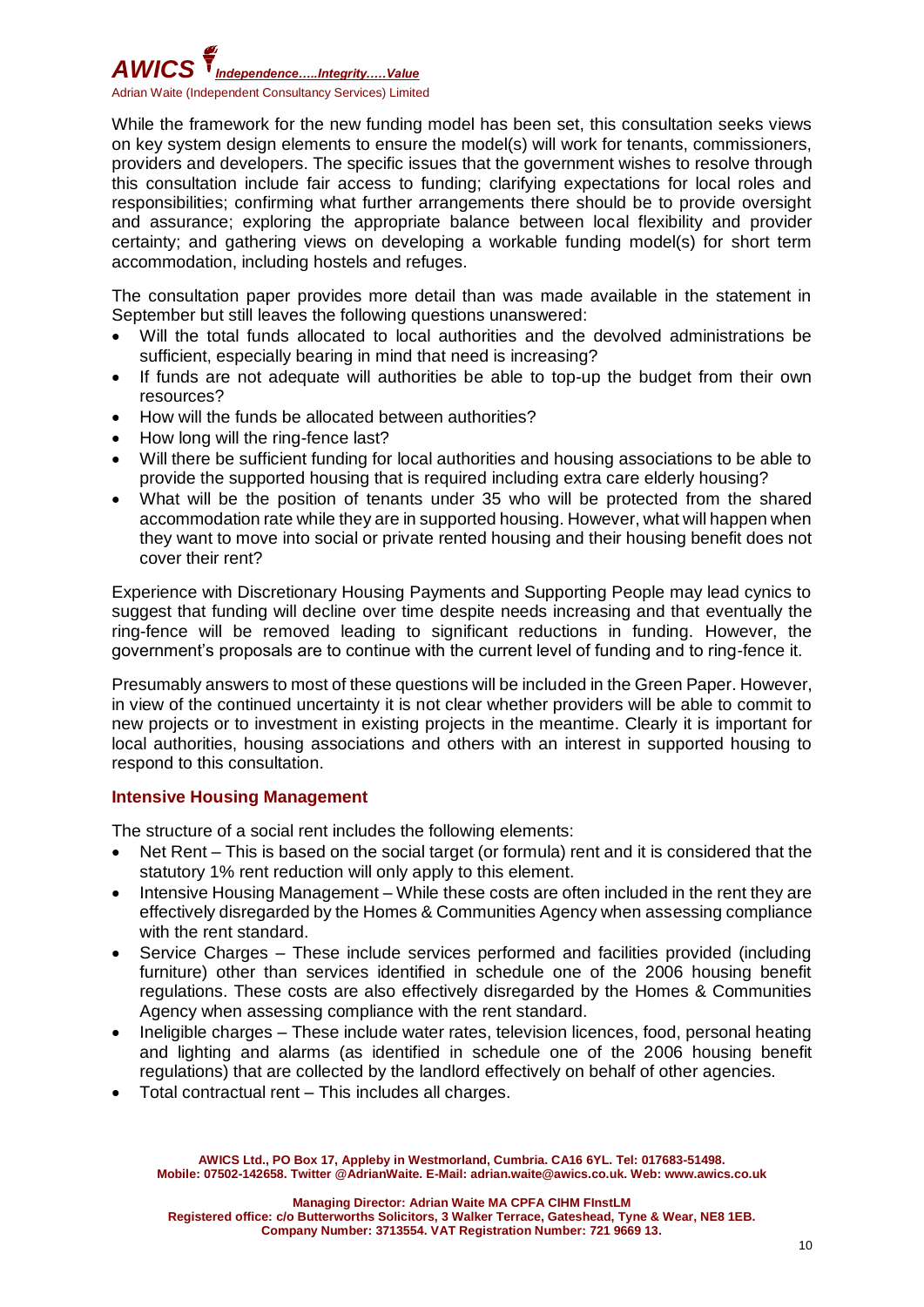

• Total housing benefit eligible rent – This includes all charges excluding ineligible charges and is the rent that is eligible to be considered in calculating housing benefit.

'Specialist Supported Housing' is exempt from the 1% reduction in rents and the rent standard of the Homes & Communities Agency already allows higher rents than the social rent formula. 'Specialist Supported Housing' is defined as:

- Where a scheme offers a high level of support for clients, for whom the only acceptable alternative public or voluntary sector options are care homes; and
- Where no, or negligible, public subsidy has been received by the scheme, whether in the form of capital grant or free land; and
- Where the scheme has been commissioned in line with local health, social services od supporting people strategies and priorities.

The government acknowledges that they do not know the size of the supported housing sector at present and estimates that the cost of housing benefits in supported housing is between £2billion and £8billion a year. Ministers favour localisation of an enhanced housing benefit budget at a fixed level as a way of improving the control of costs and creating a clear link between commissioning arrangements and outcomes. If this occurs it will clearly be in the interests of local authorities, landlords and tenants for social landlords to optimise their housing benefit entitlements.

In view of the government's emerging policies on rents, service charges and housing benefit many social landlords are considering developing their approach to the setting of rents and service charges so that an increased proportion of income is recovered through service charges and charges for intensive housing management rather than through core rent.

Intensive Housing Management has been defined as the collective term for all the additional 'services' provided in supported housing or in sheltered housing over what is typically provided in general needs housing. Intensive Housing Management services are also part of the tenancy agreement and are part of the provision of the housing rental and as such their costs are funded through Housing Benefit if they are eligible services.

Intensive Housing Management services typically include the following services:

- Managing the scheme buildings
- Scheme and emergency visits
- UAC alarm and fire alarm checks
- Health & safety audits
- Reporting and chasing repairs
- Anti-Social Behaviour
- Multi-agency working
- Supervision of cleaning staff.
- Accompanied viewings.
- Site presence.
- Void property management.
- Risk assessments.
- Door entry management and Security.
- Television licences and Digital television
- Aids & adaptations

It is often considered that Intensive Housing Management costs comprise 20% of net rent in sheltered schemes and 'Supporting People' was based on this assumption. An alternative approach would be to analyse the time that is spent by housing management staff to identify the proportion of their time that is spent on intensive housing management as opposed to general management or supporting people activities as follows:

- Intensive Housing Management tasks (as outlined above).
- Supporting People tasks (support that is orientated to the person rather than to the building).
- Tasks that fall into both categories.
- Tasks that would need to be done whether support was in place or not.

**AWICS Ltd., PO Box 17, Appleby in Westmorland, Cumbria. CA16 6YL. Tel: 017683-51498. Mobile: 07502-142658. Twitter @AdrianWaite. E-Mail: adrian.waite@awics.co.uk. Web: www.awics.co.uk**

**Managing Director: Adrian Waite MA CPFA CIHM FInstLM**

**Registered office: c/o Butterworths Solicitors, 3 Walker Terrace, Gateshead, Tyne & Wear, NE8 1EB.**

**Company Number: 3713554. VAT Registration Number: 721 9669 13.**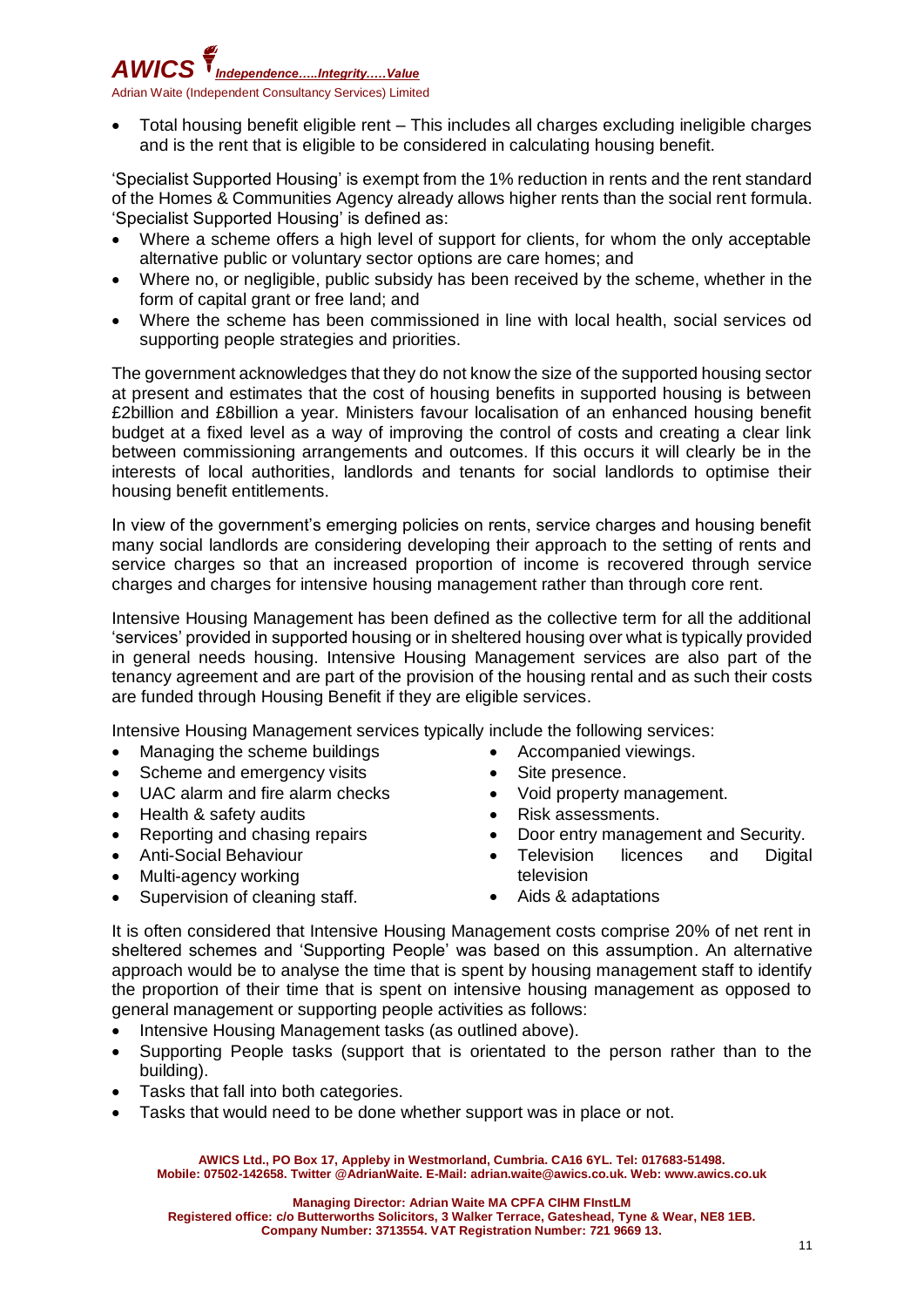## *AWICS Independence…..Integrity.….Value* Adrian Waite (Independent Consultancy Services) Limited

One housing association introduced service charges for Intensive Housing Management based on actual costs and an analysis of the time spent by Housing Support Officers. The calculation included the time spent on occupational therapy referrals and joint meetings and excluded any time for Neighbourhood Management. In the absence of detailed information, they apportioned costs between category one and category two dwellings on the basis of the number of dwellings in each category. The resulting service charges were then phased in over a five-year period.

Regarding service charges for intensive housing management, it is important to note that care would be required to ensure that any new service charges would be eligible for housing benefit and universal credit. The Department for Work & Pensions has made it clear that it is not prepared to see housing benefit budgets being used to fund services unless they are clearly property-related and that any such charges should not be excessive. The Department is also reluctant to support Intensive Housing Management costs in general needs housing as opposed to supported housing. It is therefore necessary to demonstrate that any new Intensive Housing Management charges are for housing services rather than personal services and that they are not excessive.

In 2013 the Chartered Institute of Housing advised that:

*"Support and supervision is not eligible for housing benefit; simply re-labelling an activity as 'intensive housing management' does not alter this and carries with it huge regulatory and business risks if challenged by the authority. For example, the authority has the right to withdraw all direct payments if the landlord classifies charges incorrectly."*

Furthermore, as outlined above, entitlements are likely to change when Universal Credit replaces Housing Benefit. Even if Intensive Housing Management service charges were accepted as eligible for housing benefit it would not necessarily follow that they would be eligible for Universal Credit. This is an area of risk that a social landlord would have to consider if it were to decide to introduce service charges for Intensive Housing Management.

### **Conclusions**

Supported Housing is a relatively high-cost form of housing. Landlords currently recover their costs through rents and service charges. Rents are often higher than in general needs housing and service charges are often quite high. Housing Benefit currently meets all the rent and service charges currently paid by eligible tenants.

The government has legislated to reduce rents in social housing, including supported housing from 2017. It is also introducing a cap on housing benefit at the level of the local housing allowance. These measures will reduce the amount of housing benefit that eligible tenants can claim and therefore reduce the income of the landlord threatening the viability of schemes.

The government is proposing a new funding mechanism for supported housing but the details have not yet been made available. This is creating uncertainty in the sector.

\_\_\_\_\_\_\_\_\_\_\_\_\_\_\_\_\_\_\_\_\_\_\_\_\_\_\_\_\_\_\_\_\_\_\_\_\_\_\_\_\_\_\_\_\_\_\_\_\_\_\_\_\_\_\_\_\_\_\_\_\_\_\_\_\_\_\_\_\_\_\_\_\_\_\_\_\_\_\_\_\_\_\_\_\_\_\_\_\_\_\_\_\_\_\_\_\_\_\_\_\_

#### **Adrian Waite April 2017**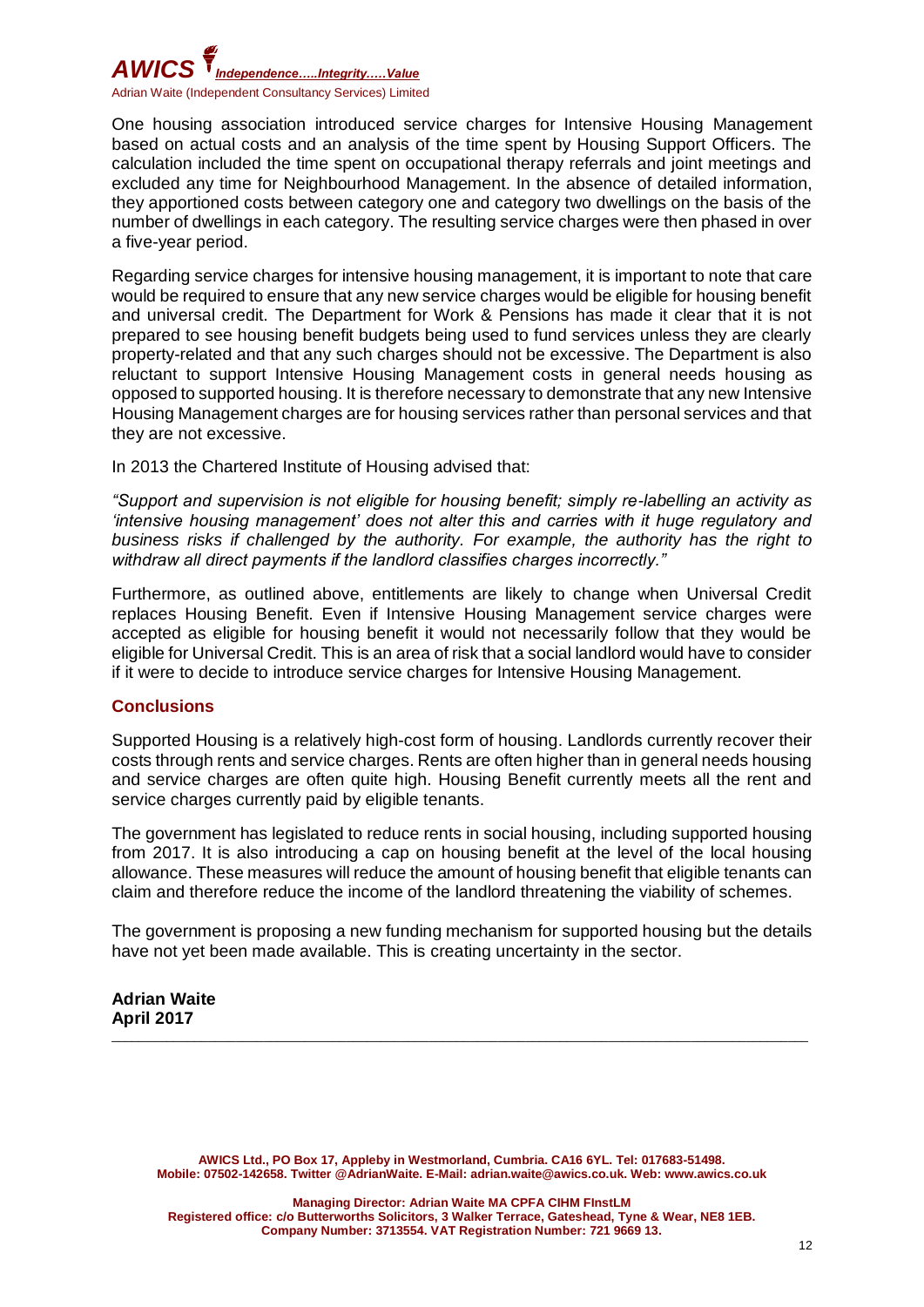

# **Seminar: All You Want to Know About Service Charges in Social Housing 2017**

### **May 2017**

We are holding a seminar on 'All You Want to Know about Service Charges in Social Housing' in Leeds on 17th May 2017. This seminars is designed to give an introduction and overview to this important subject and is fully up to date with all developments.

Service charges are an integral part of landlords' work in financing value for money services and sustaining customer satisfaction. They have always been relatively complex but with increased financial challenges and legal and financial complexity there is an increased need to understand how service charging works.

Housing Associations have traditionally levied service charges with most local authorities in England introducing them in the 'noughties'. Financial constraints and proposals for the future funding of supported housing are leading many local authorities and housing associations to look at reviewing their approach to service charges. The rolling out of Universal Credit is having an impact on benefit entitlement for service charges.

These seminars are suitable for people who are not experts in service charges, but who need to understand the basics and achieve an overview of what is going on. It is suitable for councillors, board members, housing managers, legal staff, finance staff, tenant representatives, members of the service charges team with limited experience and others who realise that an understanding of service charges can place them at an advantage!

### **What the Sessions Cover:**

- How do Service Charges work in Housing Associations and Local Authorities and for Leaseholders and Tenants?
- How are service charges calculated?
- How to de-pool service charges?
- When are service charges eligible for housing benefit / universal credit?
- Service Charges in Supported Housing
- Service Charge issues and how to ensure excellent customer service?

The session is accompanied by a very useful 100-page book that is designed for reference after the session entitled: **"All You Want to Know about Service Charges in Social Housing 2017"**

\_\_\_\_\_\_\_\_\_\_\_\_\_\_\_\_\_\_\_\_\_\_\_\_\_\_\_\_\_\_\_\_\_\_\_\_\_\_\_\_\_\_\_\_\_\_\_\_\_\_\_\_\_\_\_\_\_\_\_\_\_\_\_\_\_\_\_\_\_\_\_\_\_\_\_\_\_\_\_\_\_\_\_\_\_\_\_\_\_\_\_\_\_\_\_\_\_\_\_\_\_

**Venue and Date:** North: Novotel Hotel, Leeds – 17<sup>th</sup> May 2017

The price of the seminar is £195 plus £39 VAT, total £234.